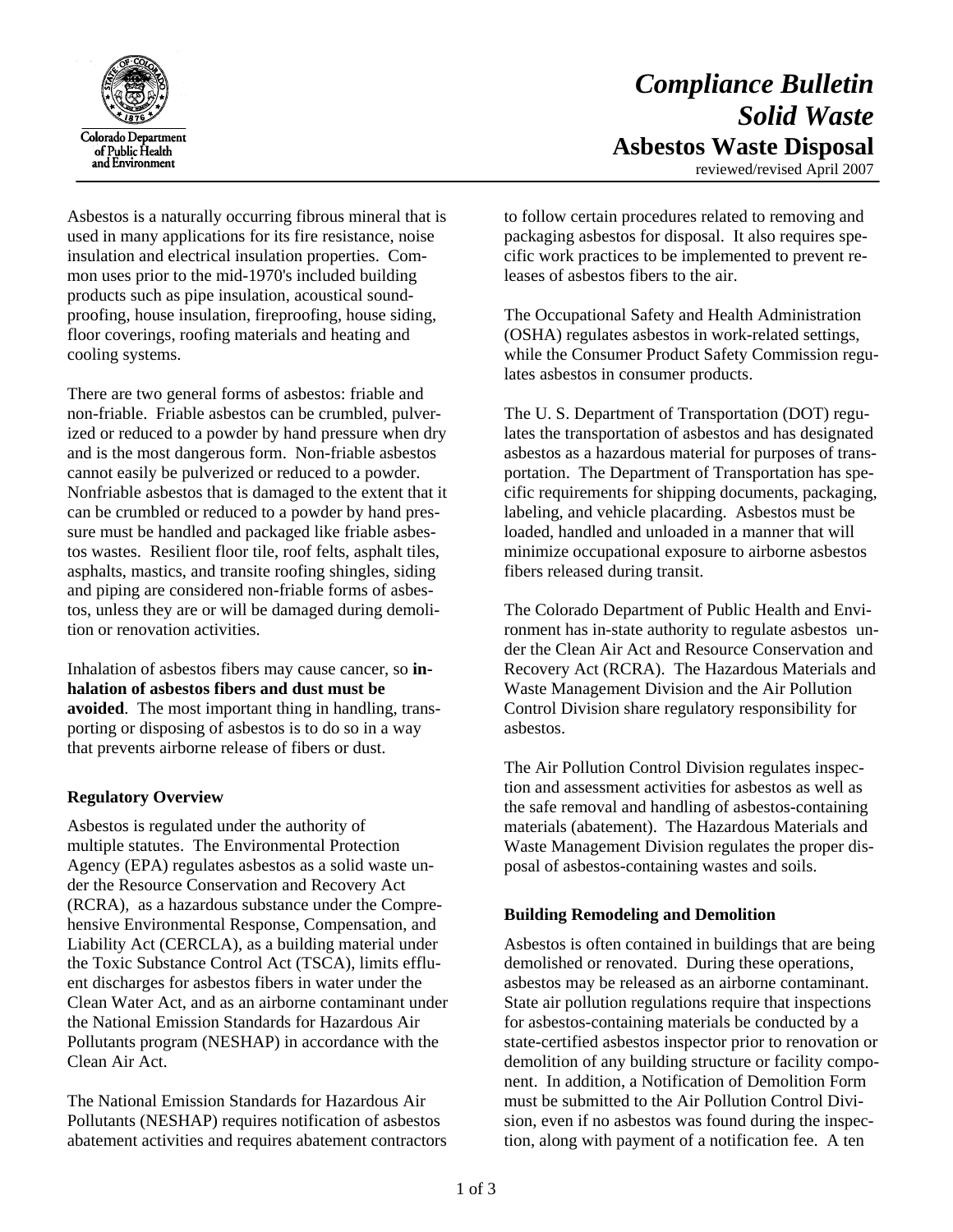(10) working day processing period is required before the demolition can proceed.

Friable asbestos-containing materials that will be disturbed must be removed prior to the start of remodeling or demolition activities. Federal and state regulations require written notification to the Air Pollution Control Division of planned asbestos abatement work, whether friable or non-friable, and a permit must be obtained before the start of such projects.

Insulation, drywall and other materials should be characterized prior to any remodeling or demolition activities. This can facilitate the business and liability management decisions, including disposal options, associated with the property. If the materials are determined to contain greater than 1% asbestos, abatement activities must occur prior to remodeling or demolition. The appropriate level of asbestos removal may be determined based on: 1) the regulatory requirements, 2) future use of the property and 3) the area(s) to be disturbed.

Asbestos abatement must include asbestos inspection, testing and removal, as appropriate, prior to renovation or demolition of the structure and in accordance with the Air Pollution Control Division's Regulation 8 and the National Emission Standards for Hazardous Air Pollutants (NESHAPS). The abatement activities may include segregation of the asbestos-containing materials (including drywall, floor tiles, etc.) from the remainder of the potential construction and demolition debris as part of the pre-demolition activities, and disposal of each appropriately.

Some remodeling and demolition projects involve abatement of asbestos-containing material sufficient for current and near-term use of the building or space. These projects may not remove all of the friable or non-friable asbestos-containing material in the building or structure at the time of initial abatement activities. The remaining asbestos-containing materials will have to be addressed if they are impacted by other renovation or demolition activities at a later date.

Homeowners may remove asbestos in their primary residence themselves without obtaining a permit and without notifying the state of their activities so long as the home is owner-occupied. It is strongly recommended that they utilize a certified asbestos abatement contractor to minimize the risk of releasing asbestos fibers into the home.

The Air Pollution Control Division certifies asbestos abatement contractors, asbestos abatement workers,

asbestos abatement supervisors, asbestos abatement project designers, asbestos building inspectors and management planners. Each discipline must complete an Air Pollution Control Division-approved course and pass a state test in order to be certified by the State of Colorado.

**For questions regarding asbestos abatement and worker certification, please contact the Air Pollution Control Division at (303) 692-3100 or visit <http://www.cdphe.state.co.us/ap/asbestos/> .** This website includes information on notification, permitting, certification, training, the enforcement history of asbestos abatement contractors and a list of asbestos waste disposal sites. A list of certified asbestos abatement contractors is available in the yellow pages under "Asbestos Abatement" and "Asbestos Consulting and Testing," and on the Air Pollution Control Division website.

## **Disposal**

Homeowners and asbestos contractors must dispose of waste asbestos materials properly. The disposal of asbestos is regulated by the Hazardous Materials and Waste Management Division as a solid waste. Section 5 of the solid waste regulations (6 CCR 1007-2) includes regulations on packaging of asbestos for disposal and disposal criteria for landfills.

The solid waste regulations require landfill operators to handle asbestos wastes in a specific manner. Nonfriable asbestos is accepted for disposal by many landfills as long as the landfill operator is contacted for approval prior to disposal. Some landfills choose not to accept any asbestos-containing materials for disposal.

Friable asbestos, and nonfriable asbestos damaged to the point of being friable, may be disposed of at only five landfills expressly authorized to accept friable asbestos wastes by their certificates of designation. These include Denver--Arapahoe Disposal Site in Aurora (303-690-4303), Conservation Services Inc. in Bennett (303-280-9336), Tower Landfill in Commerce City (303-371-5115), Milner Landfill in Routt County (970-875-0355) and the Mesa County Landfill near Grand Junction (970-241-6846). The Mesa County Landfill accepts friable asbestos wastes generated within Mesa County only. In all cases, the landfill operator must be contacted for approval prior to disposal. For more information on disposal sites, visit **[http://www.cdphe.state.co.us/ap/asbestos/](http://www.cdphe.state.co.us/ap/asbestos/asbestosdisposal.pdf) [asbestosdisposal.pdf](http://www.cdphe.state.co.us/ap/asbestos/asbestosdisposal.pdf)**.